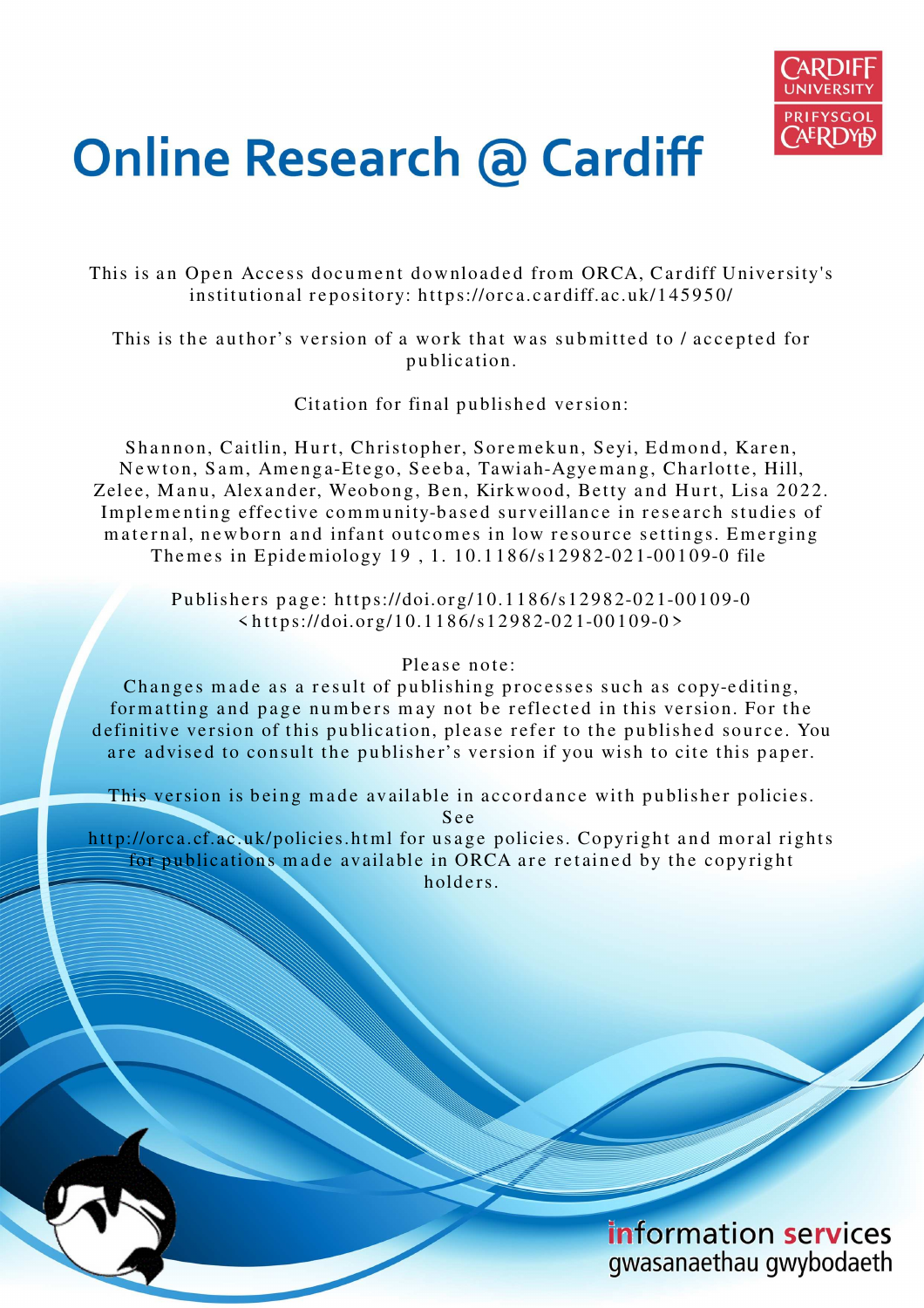# **ANALYTIC PERSPECTIVE**

## **Open Access**



# Implementing effective community-based surveillance in research studies of maternal, newborn and infant outcomes in low resource settings

Caitlin Shannon<sup>1</sup>, Chris Hurt<sup>2</sup>, Seyi Soremekun<sup>3</sup>, Karen Edmond<sup>4</sup>, Sam Newton<sup>5</sup>, Seeba Amenga-Etego<sup>6</sup>, Charlotte Tawiah-Agyemang<sup>6</sup>, Zelee Hill<sup>7</sup>, Alexander Manu<sup>8</sup>, Ben Weobong<sup>9</sup>, Betty Kirkwood<sup>3†</sup> and Lisa Hurt $10^{*}$ <sup>t</sup> $\bullet$ 

#### **Abstract**

**Background:** Globally adopted health and development milestones have not only encouraged improvements in the health and wellbeing of women and infants worldwide, but also a better understanding of the epidemiology of key outcomes and the development of effective interventions in these vulnerable groups. Monitoring of maternal and child health outcomes for milestone tracking requires the collection of good quality data over the long term, which can be particularly challenging in poorly-resourced settings. Despite the wealth of general advice on conducting field trials, there is a lack of specific guidance on designing and implementing studies on mothers and infants. Additional considerations are required when establishing surveillance systems to capture real-time information at scale on pregnancies, pregnancy outcomes, and maternal and infant health outcomes.

**Main body:** Based on two decades of collaborative research experience between the Kintampo Health Research Centre in Ghana and the London School of Hygiene and Tropical Medicine, we propose a checklist of key items to consider when designing and implementing systems for pregnancy surveillance and the identification and classification of maternal and infant outcomes in research studies. These are summarised under four key headings: understanding your population; planning data collection cycles; enhancing routine surveillance with additional data collection methods; and designing data collection and management systems that are adaptable in real-time.

**Conclusion:** High-quality population-based research studies in low resource communities are essential to ensure continued improvement in health metrics and a reduction in inequalities in maternal and infant outcomes. We hope that the lessons learnt described in this paper will help researchers when planning and implementing their studies.

**Keywords:** Maternal, Neonatal, Infant, Research, Randomised controlled trials, Population-based, Community, Surveillance

#### **Background**

Research evidence has contributed to improvements in the health and wellbeing of women and infants worldwide, through an understanding of the epidemiology of key outcomes and the development of effective interventions. It has also identified important knowledge

\*Correspondence: hurtl@cardiff.ac.uk

† Betty Kirkwood and Lisa Hurt are contributed equally to this study <sup>10</sup> Division of Population Medicine, School of Medicine, Cardiff University, Neuadd Meirionnydd, Heath Park, Cardiff CF14 4YS, UK

Full list of author information is available at the end of the article



© The Author(s) 2022. **Open Access** This article is licensed under a Creative Commons Attribution 4.0 International License, which permits use, sharing, adaptation, distribution and reproduction in any medium or format, as long as you give appropriate credit to the original author(s) and the source, provide a link to the Creative Commons licence, and indicate if changes were made. The images or other third party material in this article are included in the article's Creative Commons licence, unless indicated otherwise in a credit line to the material. If material is not included in the article's Creative Commons licence and your intended use is not permitted by statutory regulation or exceeds the permitted use, you will need to obtain permission directly from the copyright holder. To view a copy of this licence, visit http://creativecommons.org/licenses/by/4.0/. The Creative Commons Public Domain Dedication waiver (http://creativeco mmons.org/publicdomain/zero/1.0/) applies to the data made available in this article, unless otherwise stated in a credit line to the data.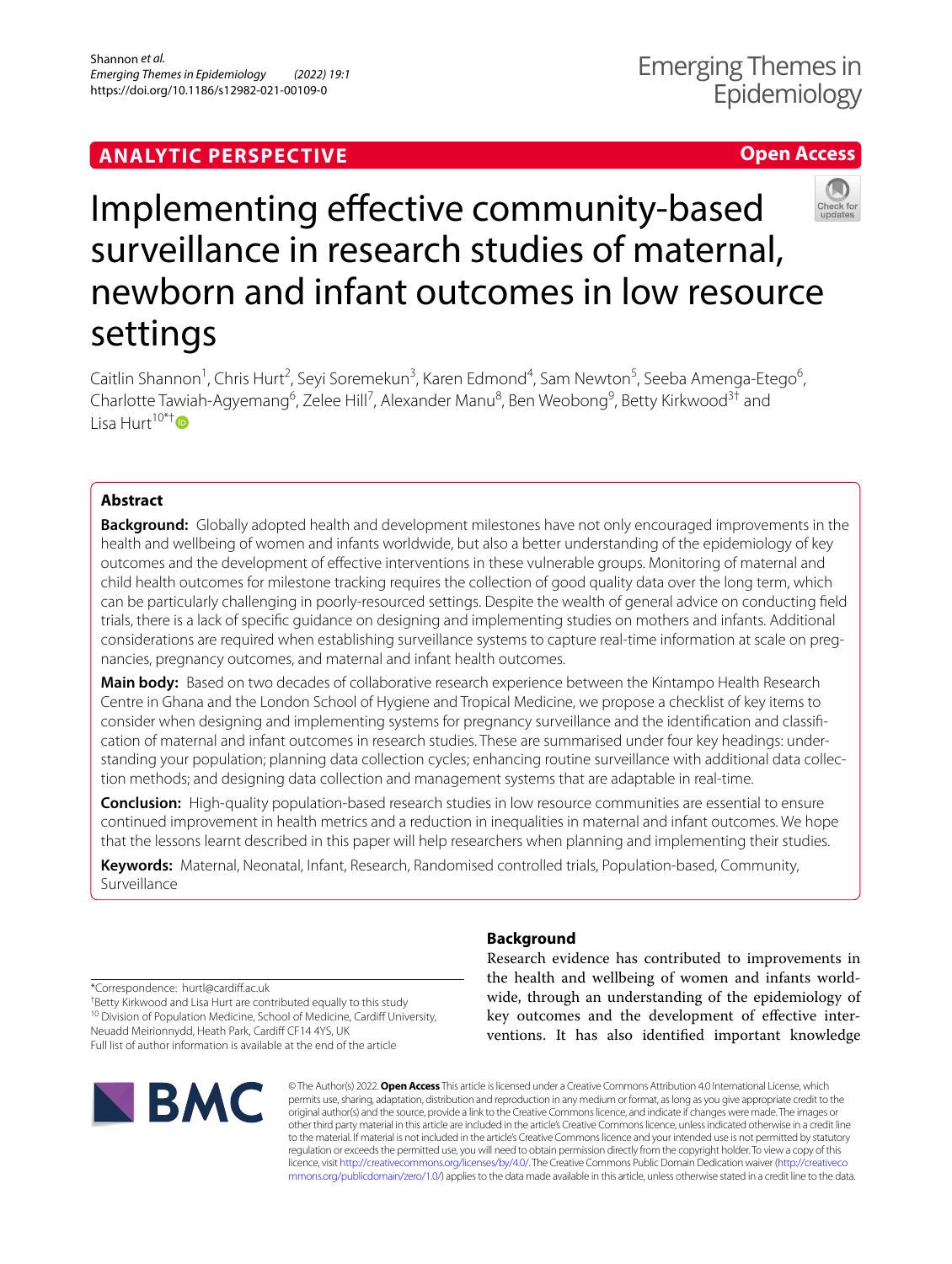gaps. Maternal and newborn mortality and stillbirths remain unacceptably high in many settings, largely due to preventable causes  $[1-3]$  $[1-3]$  and lack of access to quality healthcare [\[4](#page-10-2)]. Monitoring of maternal and child health outcomes for milestone tracking requires the collection of good quality data over the long term, which can be particularly challenging in poorly-resourced settings. Well-designed research studies can help to address these challenges, including prospective observational studies to monitor trends and quantify inequalities, and intervention studies to inform and evaluate new policies and programmes  $[4, 5]$  $[4, 5]$  $[4, 5]$  $[4, 5]$ .

Establishing pragmatic population-based surveillance systems with high-quality fieldwork, data management, and monitoring is essential to the success of such research studies. Resources exist that provide guidance on the design, and implementation of field studies in lowresource settings (for example, Smith, et al.  $[6]$  $[6]$ ). These include detailed information on developing a collaborative relationship with the community; identifying and training field staff; enumerating the population; and identifying and mapping eligible households [[7,](#page-10-5) [8](#page-10-6)]. Advice is also available on the planning and organization of fieldwork, including field structures and supervision; and developing robust data management systems [\[9](#page-10-7), [10](#page-10-8)]. We have summarised these general issues in Table [1](#page-2-0) because they are fundamental to all study designs.

Despite this wealth of general advice, there is a lack of specific guidance on designing and implementing studies of mothers and infants. Additional considerations are required when establishing surveillance systems to capture real-time information at scale on pregnancies, pregnancy outcomes, maternal and infant health outcomes for research. This paper harnesses two decades

of research collaborations between Kintampo Health Research Centre in Ghana (KHRC) and the London School of Hygiene and Tropical Medicine (LSHTM) to provide structured guidance to researchers planning community-based studies in low-resource settings. Based on the experience of the teams who designed and ran the ObaapaVitA, Newhints and Neovita trials [[11–](#page-10-9) [13\]](#page-10-10), we propose a checklist of key items to consider when setting-up and implementing research studies that require pregnancy surveillance and identification and classification of maternal and infant outcomes.

#### **Summary of ObaapaVitA, Newhints and Neovita**

Table [2](#page-3-0) summarises the design of the surveillance systems and fieldwork procedures in these trials. Briefly, ObaapaVitA was a cluster-randomised, placebocontrolled trial to examine the effect of weekly lowdose vitamin A supplementation given to women of reproductive age on maternal and infant outcomes. Newhints was a cluster-randomised controlled trial to examine the effect of a home-visiting strategy on neonatal mortality and newborn care practices. Neovita was an individually-randomised, placebo-controlled trial to examine the effect of newborn vitamin A supplementation on post-supplementation mortality and infant hospitalisations.

These were complex trials. They provide valuable insights for future research because they:

1. Had very large sample sizes (field staff in ObaapaVitA visited 120,000 women every month, making more than 8 million home visits in almost eight years of fieldwork);

<span id="page-2-0"></span>**Table 1** General considerations when establishing a population-based surveillance system for community-based research studies

- What supervisory structures will be in place for field staff, and how will these be monitored and evaluated?
- How will the information be transferred from the field to the central database, and how will the confidentiality of the information be maintained?
- What checks are needed in the field office (before information is sent/uploaded to the central office)?
- Who will develop the data management system, when will this be done, and how will it be tested?
- What data checks and data reports are required on a regular basis, and who will monitor and act on these (to identify areas for adaptation or improvement)?

• Is there capacity for the data management system to evolve to support implementation, and who will be responsible for this?

See [[6](#page-10-4)] for more detail on each aspect

<sup>•</sup> How will the study area be selected?

<sup>•</sup> How will a collaborative relationship be developed and maintained with the community in the area?

<sup>•</sup> Is there an up-to-date census of the population and a map of residences?

<sup>•</sup> How will field staff be selected and trained?

<sup>•</sup> How will the field staff work together, and what supervisory structures are required?

<sup>•</sup> Where will field staff be based, and who will manage the logistics of any field offices and any staff accommodation requirements?

<sup>•</sup> Where will data collection and/or intervention delivery visits take place, and what procedures will be in place for individuals who are not present when a fieldworker calls to collect data?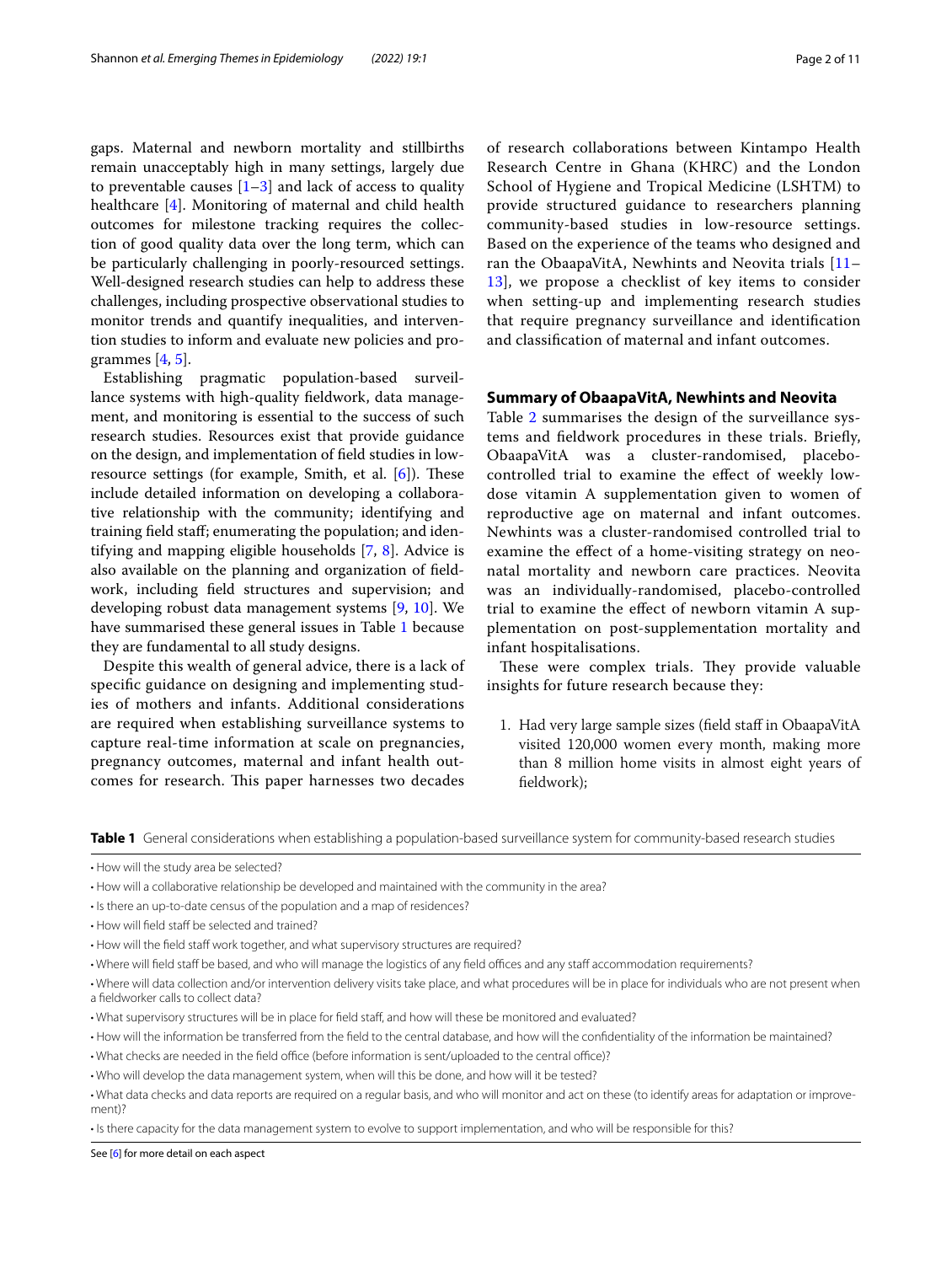<span id="page-3-0"></span>

| <b>Trial name</b>                                                  | <b>ObaapaVitA</b>                                                                                                                                                                                            | <b>Newhints</b>                                                                                                                                                                                                     | <b>Neovita</b>                                                                                                                                                                                                                                                               |  |  |  |
|--------------------------------------------------------------------|--------------------------------------------------------------------------------------------------------------------------------------------------------------------------------------------------------------|---------------------------------------------------------------------------------------------------------------------------------------------------------------------------------------------------------------------|------------------------------------------------------------------------------------------------------------------------------------------------------------------------------------------------------------------------------------------------------------------------------|--|--|--|
| Trial design                                                       | Cluster-randomized, double-blind, placebo-<br>controlled                                                                                                                                                     | Cluster-randomized, usual care controls                                                                                                                                                                             | Individually-randomized, double-blind, placebo-<br>controlled                                                                                                                                                                                                                |  |  |  |
| Eligible population                                                | All women in women aged 15-45 years living in seven rural districts in Brong Ahafo Region in Ghana<br>capable of giving informed consent and planning to live in the trial area for at least 3 months        |                                                                                                                                                                                                                     | Neonates who were at least two hours old; on<br>the day of birth or in the next two days; able to<br>feed orally; and likely to stay in the area for at least<br>6 months                                                                                                    |  |  |  |
| Dates of data collection                                           | Phased start by site:<br>12/2000-10/2008 (Kintampo N and S)<br>06/2001-10/2008 (Wenchi and Tain)<br>06/2002-10/2008 (Techiman)<br>01/2003-10/2008 (Nkoranza N & S)                                           | Surveillance system that had been established for<br>ObaapaVitA continued from 11/2008 to 12/2009                                                                                                                   | Enrolment started in 08/2010<br>Last infant followed to 12 months of age at 11/2012                                                                                                                                                                                          |  |  |  |
| Frequency of visits                                                | Every 4 weeks, to all enrolled women                                                                                                                                                                         | Every 4 weeks to all enrolled women<br>In July 2009, because of budget constraints, this<br>frequency was reduced to visits every 8 weeks<br>and restricted to women who were pregnant and<br>infants               | All reproductive age women visited every 12 weeks<br>All pregnant women visited every 4 weeks until 8th<br>month of pregnancy and daily in the last month of<br>pregnancy<br>All infants visited every 4 weeks until status of infant<br>at 12 months of age was ascertained |  |  |  |
| Data collection team                                               | Fieldworkers, who were supervised by site leader, co-ordinators, and supervisors; senior supervisors for more complex data collection; dosing supervisors<br>in Neovita                                      |                                                                                                                                                                                                                     |                                                                                                                                                                                                                                                                              |  |  |  |
| Tasks completed during fieldworker visits 1. Collect 4-weekly data | 2. Distribute intervention and control capsules<br>3. Enrol new eligible women (e.g., if they had<br>moved in or turned 15)                                                                                  | 1. Collect 4 weekly data<br>2. Enrol new eligible women (e.g., if they had<br>moved in or turned 15)                                                                                                                | 1. Collect 4- or 12-weekly data                                                                                                                                                                                                                                              |  |  |  |
| Primary outcome(s)                                                 | 1. Pregnancy-related mortality<br>2. All-cause mortality in women of reproductive<br>age                                                                                                                     | 1.All-cause neonatal mortality                                                                                                                                                                                      | 1. Post-supplementation infant mortality to<br>6 months of age                                                                                                                                                                                                               |  |  |  |
| Secondary outcomes                                                 | 1. Severe maternal morbidity<br>2. Stillbirths<br>3. Perinatal mortality<br>4. Neonatal mortality<br>5. Infant mortality                                                                                     | 1. Age-specific neonatal mortality<br>2. Cause-specific neonatal mortality<br>3. Behavioural outcomes (that is, how many<br>women practiced the Newhints behaviours)                                                | 1. Post-supplementation neonatal mortality<br>2. Post-supplementation infant mortality<br>3. Post-supplementation neonatal morbidity<br>4. Adverse events                                                                                                                    |  |  |  |
| Other data collection or visits                                    | 1. Additional forms completed by supervisors<br>with additional training (e.g., verbal autopsies,<br>adherence)<br>2. Hospital based surveillance (from 01/2004), to<br>collect data on maternal morbidities | 1. Verbal autopsy forms completed by supervisors<br>with additional training<br>2. In intervention zones, CBSVs aimed to visit<br>women twice during pregnancy and three times<br>after birth (on days 1, 3, and 7) | 1. Verbal autopsy forms completed by supervisors<br>with additional training<br>2. Dosing supervisors gave the study capsules to<br>enrolled newborns in the community and in birth-<br>ing facilities, and collected adverse event data on<br>days 1 and 3                  |  |  |  |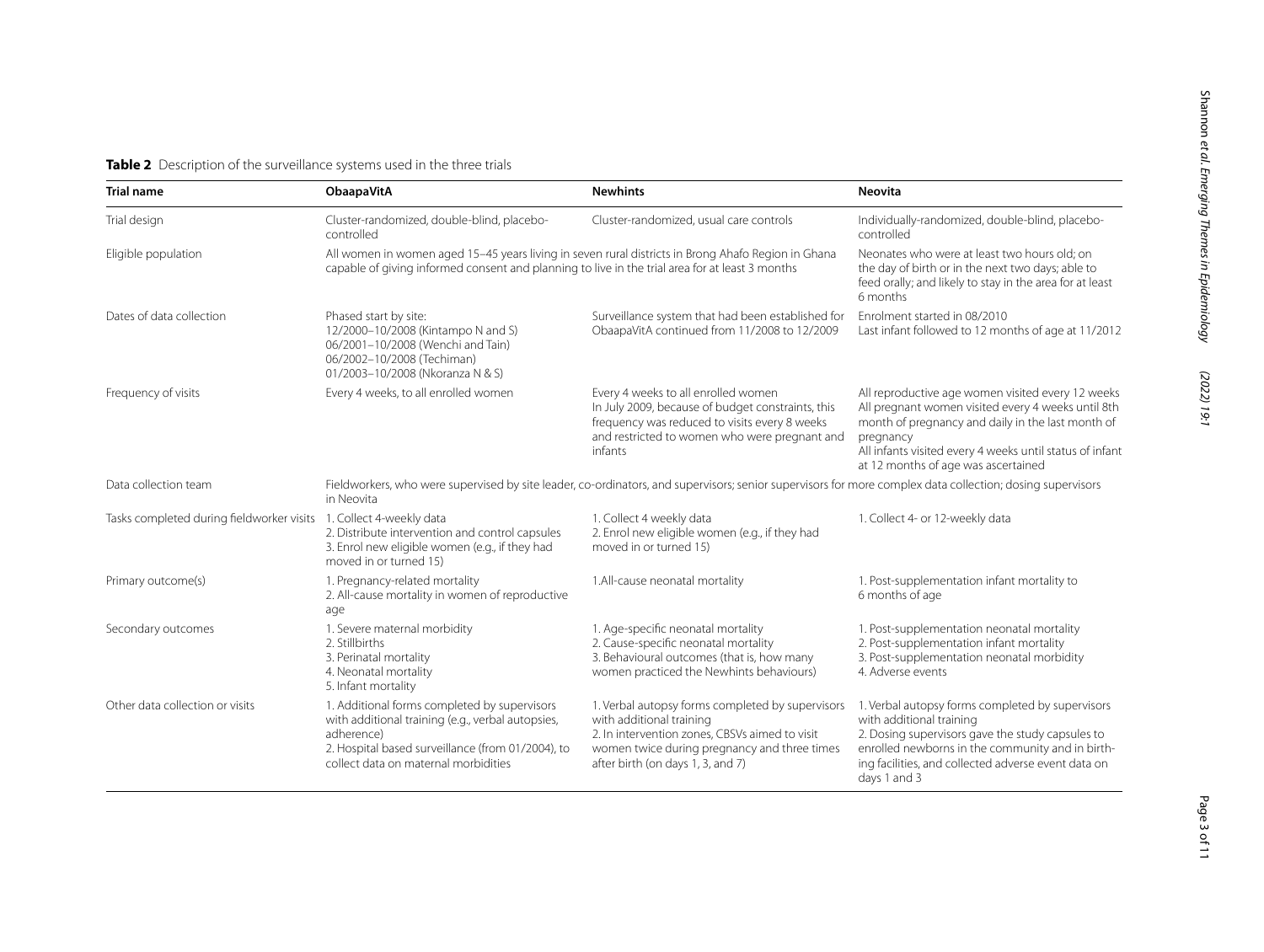- 2. Examined rare outcomes (the primary analysis for ObaapaVitA was based on 286 pregnancy-related deaths in almost 80,000 pregnancies);
- 3. Integrated the wider health system into trial implementation (the Newhints home visits intervention was designed jointly with 7 district health management teams (DHMTs) and delivered by existing Community-Based Surveillance Volunteers [CBSVs] with monitoring data collected by supervisors based within the DHMTs); and
- 4. Required genuine real-time data (the 22,955 infants in the Neovita had to receive the neonatal supplement within 72 h of birth).

Table [3](#page-5-0) summarises the key lessons learnt from these studies. These are grouped under four headings, with an accompanying checklist of items to consider and possible solutions. Whilst many of the issues are relevant to studies in any field, our focus is on circumstances where complete data on pregnancies and their outcomes is a requirement.

#### **Understand your population**

To plan an appropriate surveillance system and intervention delivery mechanisms, it was essential to understand the cultural and social norms and behaviours relating to pregnancy, delivery, and infant care practices in the population under study. Extensive formative research was conducted to establish the ObaapaVitA trial surveillance system (which formed the basis for the subsequent Newhints and Neovita trials) before fieldwork began, to explore these issues as well as factors that may have affected adoption or adherence to the interventions of interest [\[14](#page-10-11)[–16](#page-11-0)].

#### **What are the cultural and social norms on disclosing a pregnancy in the population?**

Establishing when a woman is pregnant, especially in the early stages, is difficult [[17](#page-11-1)]. In common with other settings, women in this study area were reticent to discuss early pregnancy losses and induced abortions [\[15](#page-11-2)]. Although these norms posed challenges (for example, women were on average between five and 6 months pregnant when they revealed their pregnancies to the fieldworkers), the most effective mitigation strategies related to the characteristics, location, supervision, and training of fieldworkers. Wherever possible, fieldworkers visited the same women for the duration of fieldwork, to develop trust. They lived in the areas in which they worked, becoming integrated into the community and learning about outcomes that occurred between routine surveillance visits. Ethnicity and religion were considered when posting fieldworkers into communities, also acknowledged as important by others [[7\]](#page-10-5). Whether fieldworkers were women or men was not influential in this setting, but may be important to consider in other settings [\[18\]](#page-11-3).

The need to develop good relationships with the women and their families was emphasised during fieldworker training. Sessions on communication skills and ethical behaviour within research were included [\[19](#page-11-4)]. Fieldworkers were trained to interview women in locations where they could not be overheard wherever possible. Ongoing training was provided through weekly field meetings and routine field supervision, and refresher sessions were provided at least once per year in response to feedback received from communities and through continuous data quality reviews. For example, we developed training sessions that aimed to increase the completeness and sensitivity of ascertainment of information on early pregnancy losses and pregnancy-related deaths using novel methods, such as discussions on the impact of maternal deaths on a family and role playing.

#### **What are the cultural and social norms and behaviours relating to delivery in the population?**

Behaviours and practices around birth and the postpartum period also affected timely data collection and intervention delivery. Whilst the influence of population mobility on global disease epidemiology [\[20](#page-11-5)] and on loss to follow-up in surveillance systems [[21\]](#page-11-6) are wellunderstood, the issues caused by temporary migration within studies is less widely discussed. In this study area, migration in the later stages of pregnancy was common, as women moved to be closer to a healthcare facility or to stay with relatives for the birth. Fieldwork practices had to be adjusted so that information on the woman's study identification number was collected and verified at each visit. This ensured that data from their new location could be linked to their previous surveillance data, and the outcome was not counted again when the woman moved back to her original household.

In ObaapaVitA, this migration had important implications for intervention delivery of either vitamin A or placebo capsules. It was not possible to ensure that women received supplements from the same trial arm as in their previous residence because of the cluster randomisation, the low population density, and large area involved. This resulted in a change in treatment group in approximately half of women who moved, and reduced the numbers eligible for inclusion in the primary analysis (see the results paper for a detailed discussion of these issues [\[11](#page-10-9)]). In contrast, this was not an issue for Neovita, as this was an individually randomised controlled trial where the intervention was a single dose shortly after birth.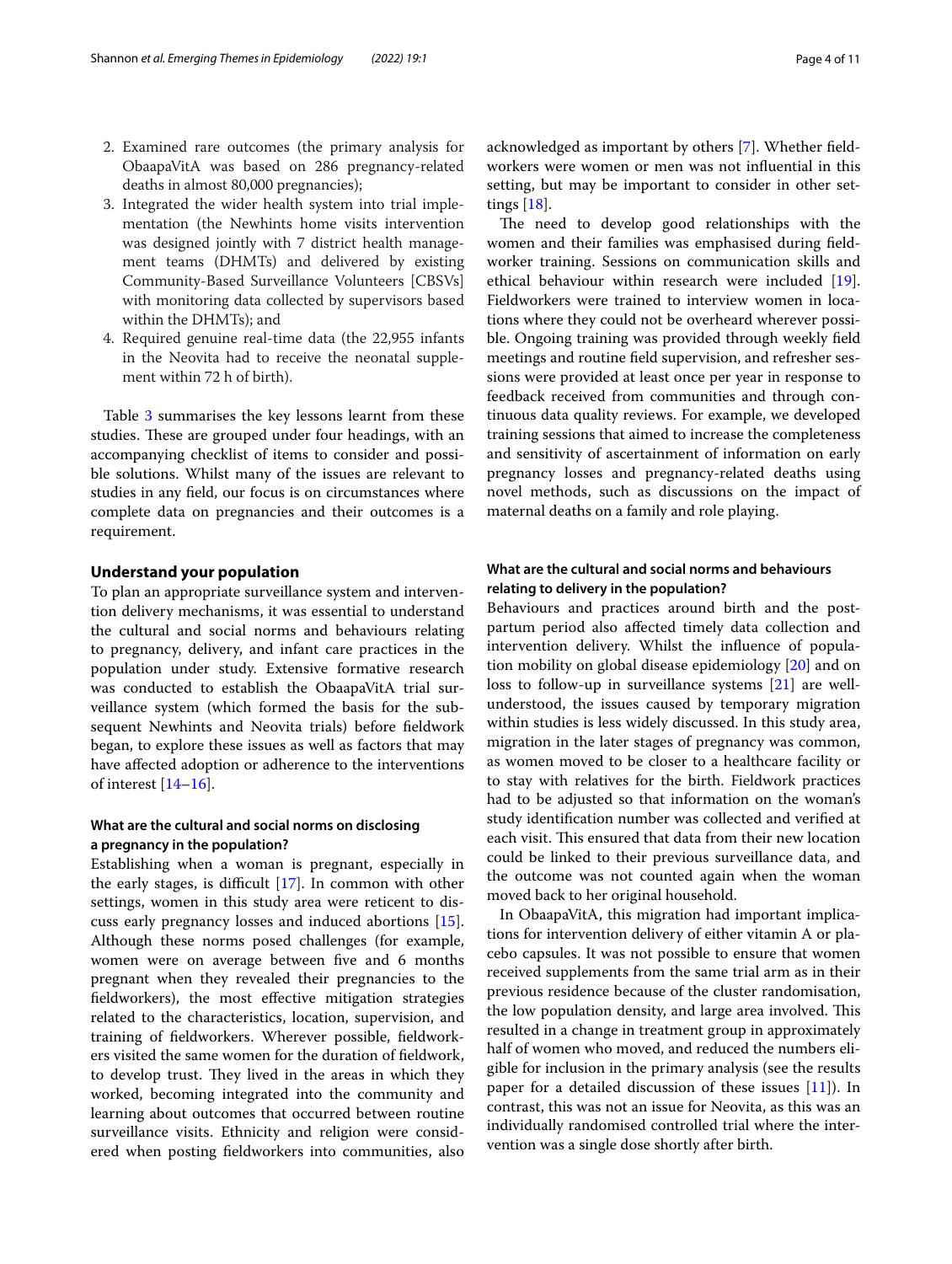<span id="page-5-0"></span>Table 3 Lessons learnt and accompanying checklist for planning the design and implementation of community-based maternal, newborn and infant health studies

|                                                                                   | Checklist of items to consider at the planning stage: Solutions                                                                                                                                                                                                                                                                                                     |                                                                                                                                                                                                                                                                                                                                                                                                                                                                                                                                                                                                                                                                                                                                                                                                                                                                                                                                                                                                                                                     |
|-----------------------------------------------------------------------------------|---------------------------------------------------------------------------------------------------------------------------------------------------------------------------------------------------------------------------------------------------------------------------------------------------------------------------------------------------------------------|-----------------------------------------------------------------------------------------------------------------------------------------------------------------------------------------------------------------------------------------------------------------------------------------------------------------------------------------------------------------------------------------------------------------------------------------------------------------------------------------------------------------------------------------------------------------------------------------------------------------------------------------------------------------------------------------------------------------------------------------------------------------------------------------------------------------------------------------------------------------------------------------------------------------------------------------------------------------------------------------------------------------------------------------------------|
| 1. Understand your population                                                     | What are the cultural and social norms on disclosing a<br>pregnancy in the population?<br>What are the cultural and social norms and behaviours<br>relating to delivery in the population?                                                                                                                                                                          | • Conduct formative research to understand the norms<br>around disclosing a pregnancy in your population<br>• Consider fieldworker characteristics, location, training,<br>and supervision, and how these might affect a woman's<br>likelihood to discuss their pregnancy with them<br>• Conduct formative research to understand behaviours<br>around delivery (in particular, whether women move<br>shortly before and after delivery and how they make plans<br>for delivery)<br>• Collect data from women on their delivery plans (includ-<br>ing planned place of residence and place of delivery), so<br>that data collection and intervention delivery issues can<br>be mitigated                                                                                                                                                                                                                                                                                                                                                            |
|                                                                                   | 2. Plan your data collection cycle How frequent should study visits be?<br>Does the frequency of visits need to change as participants<br>progress through the study?<br>Do you need other methods of data collection to improve<br>detection rates in between visits?<br>Do you need to recruit the mothers before they give birth?<br>When will study visits end? | • Plan for study visits that are as frequent as resources<br>allow<br>• Consider intervention delivery requirements in addition<br>to data collection requirements<br>• Consider the issues that might lead to changes in visit<br>frequency as participants progress through the study (e.g.,<br>instigate more frequent visits once a woman is pregnant,<br>or in the later stages of a pregnancy if births need to be<br>detected quickly)<br>• Consider alternative methods of data collection (e.g.,<br>contact with key informants, mobile phone use)<br>. Consider whether women need to be enrolled in the sur-<br>veillance system before the pregnancy outcome (e.g., this<br>may be essential for intervention delivery in some cases,<br>but not in others)<br>. Plan the last visit at a reasonable time after the end of<br>the period of interest (e.g., to capture maternal outcomes<br>at the end of the 6-week postpartum period, plan the visit<br>for the 8-12th week or later if the data collection is not<br>time-sensitive) |
| 3. Enhance routine surveillance<br>with additional data collection<br>methods     | Can you use data from multiple sources to identify preq-<br>nancies and outcomes, and for triangulation?<br>Have you developed a strategy for dealing with inconsisten-<br>cies between different sources?<br>Is additional confirmation needed for some data?                                                                                                      | • Consider which additional data sources are useful,<br>including:<br>-Data collection at hospitals or clinics (e.g., for data on<br>morbidities; also good for identifying pregnancies not<br>reported in the field and for confirming dates)<br>-Verbal autopsies (for cause of death information; also<br>good for identifying pregnancies not reported in the field<br>and for confirming dates)<br>· Include resources to employ, train and supervise senior<br>staff to collect data form these additional sources<br>· Incorporate strategies for dealing with inconsistencies<br>between sources a priori into the data cleaning plan<br>• Consider whether additional confirmation is needed for<br>some data (e.g., is a woman's self-report of a pregnancy<br>adequate or is formal pregnancy testing needed?)                                                                                                                                                                                                                           |
| 4. Design a field and data<br>management system that is<br>adaptable in real-time | Which events should trigger changes in data collection or<br>intervention procedures?<br>Have you developed a mechanism for reporting and deal-<br>ing with data errors, in real-time if necessary?                                                                                                                                                                 | • Consider whether data collection will be different at dif-<br>ferent points in the study, and how this can be changed<br>in real-time (e.g., do you want to collect more data from<br>women once they are pregnant?)<br>• Consider whether there needs to be regular changes to<br>work listings (e.g., do you want to collect data on mothers<br>and infants after birth, and should the infant appear on a<br>fieldworker's work listings?)<br>• Allow for appropriate intervals in the production of work<br>listings (e.g., allowing for mourning periods before collect-<br>ing verbal autopsy data)<br>• Consider the specific errors that may occur with data<br>collection on mothers and infants and develop a plan that<br>will allow for the correction of these in real-time                                                                                                                                                                                                                                                          |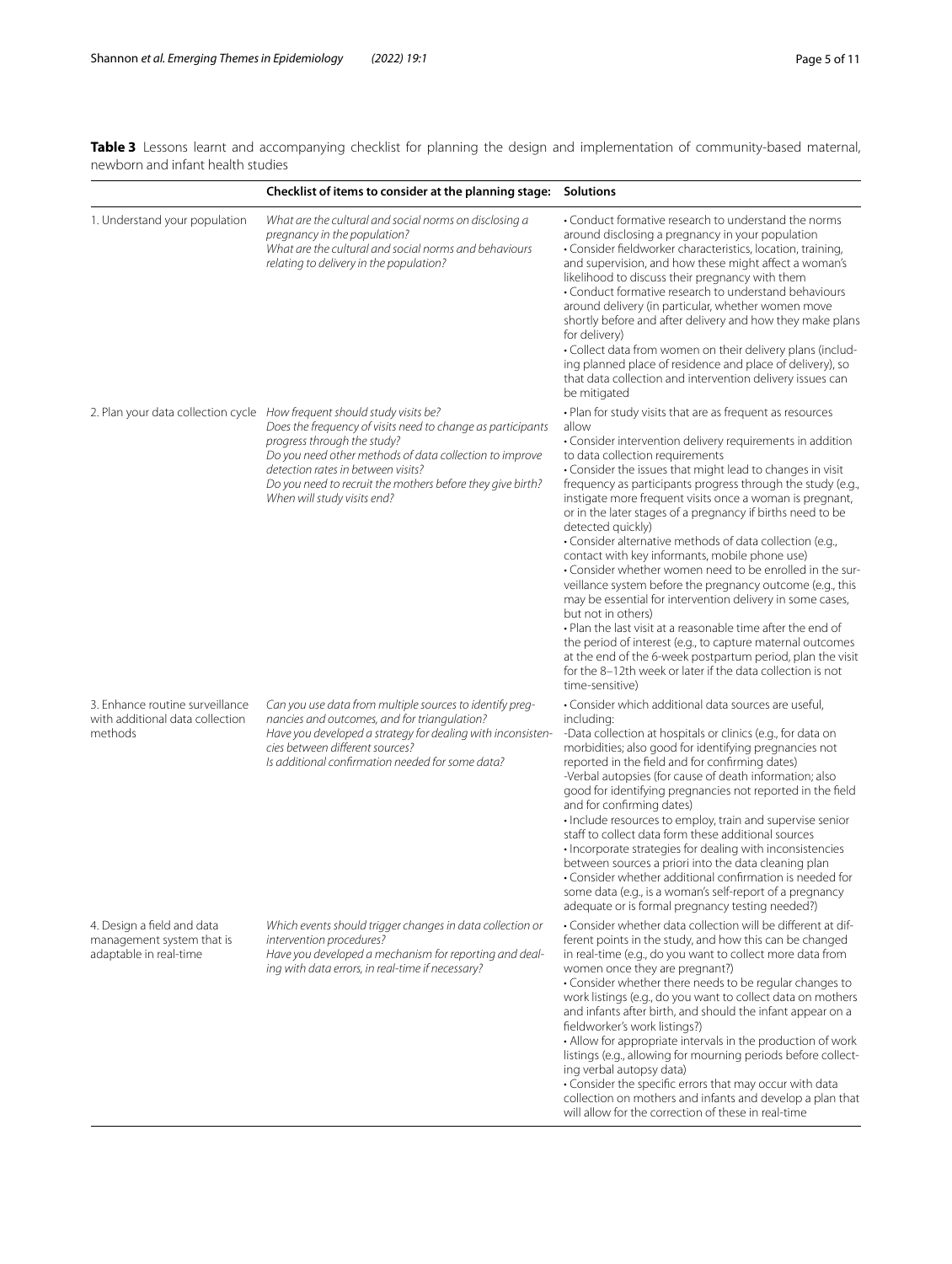Exploring migration practices around delivery in a study area during the formative stage of a study and collecting data on women's delivery plans (including planned place of residence at that time and intended place of delivery) can mitigate these issues, an approach implemented in Newhints which allowed for changes to be made to intervention implementation.

#### **Plan your data collection cycle**

To capture information on all pregnancies in the study population, we recruited all women of reproductive age into a regular surveillance system. This allowed for complete and timely identification of pregnancies; accurate date measurements (for gestational age and time-based definitions); rapid identification of births (in Newhints and Neovita); and complete and timely intervention delivery including in the antenatal period (in ObaapaVitA and Newhints). Fieldwork procedures to ensure this, including issues such as visit frequency and additional data collection mechanisms, are described below.

#### **How frequent should study visits be?**

Determining the frequency of study visits involved resolving the tension between an ideal schedule and available resources. It has been suggested elsewhere that visits are required at least every 3–6 monthly to capture "reasonable" information on births and deaths [\[8\]](#page-10-6). However, in ObaapaVitA and Newhints, fieldworkers visited all women in the surveillance system every 4 weeks. The rolling programme of visits allowed data to be collected, processed and work "listings" for the next visit to be produced prior to that visit (Table [4\)](#page-6-0). Although such regular visits had major resource implications—these projects employed more than 360 field staff at any one time—they resulted in more pregnancies and pregnancyrelated deaths captured in the surveillance than those captured by the surveillance systems of the local District Health Management Teams (which relied on six monthly sweeps) (data not published, documented in minutes of the ObaapaVitA Trial Steering Committee meeting 2006). This was partly because they ensured relationshipbuilding between fieldworker and participant. In addition, we could ask women regularly (and in a way that aligned with a typical menstrual cycle) about pregnancies, which enabled improved recall accuracy as they only had to remember events that had occurred over the last month.

Intervention delivery requirements also influenced fieldwork set-up and visit frequency. In ObaapaVitA, the intervention consisted of capsules that were taken once per week. However, visiting more than 200,000 women weekly to distribute and observe capsule taking was not feasible. Combining capsule delivery with 4-weekly data collection was a feasible alternative and meant that women were given a manageable number of capsules (four) at each visit and that adherence could be checked regularly, both by self-report and by checking the number of remaining capsules. Formative work also found that women preferred it if all participants took their capsules on the same day of the week, as this could be accompanied by clear and simple messaging and meant that participants could remind each other  $[14]$ .

#### **Does the frequency of visits need to change as participants progress through the study?**

In Neovita, the study intervention (vitamin A or placebo) was given to neonates within 72 h of birth. Therefore, it was possible to have longer intervals between fieldwork visits of non-pregnant women, with home visits every 3 months at which pregnancy status was ascertained. However, fieldwork visits needed to increase towards the end of a pregnancy, to ensure that births were identified quickly. All pregnant women were therefore visited every 4 weeks until the eighth month of pregnancy, and then daily in the last month of pregnancy to identify births. Other strategies were used to complement the field activities, including daily sweeps of villages (especially where women were thought to be close to delivery) and health facilities by supervisors, and recruitment of key community informants to report births to the field team as soon as they happened. In combination, these ensured that three-quarters of the 22,955 neonates recruited received the intervention within 24 h of birth, and 99.8% within 72 h of birth.

Visits were also required on days one and three postdosing to assess for adverse events. This was challenging,

#### <span id="page-6-0"></span>**Table 4** Data collection cycle

| <b>Activity</b>                          | Week 1    | Week 2    | Week 3    | Week 4    |
|------------------------------------------|-----------|-----------|-----------|-----------|
| Data collection                          | FW area 1 | FW area 2 | FW area 3 | FW area 4 |
| Data checks in field office              | FW area 4 | FW area 1 | FW area 2 | FW area 3 |
| Data entry; verification; R and C checks | FW area 3 | FW area 4 | FW area 1 | FW area 2 |
| IDBCs; listings and labels printed       | FW area 2 | FW area 3 | FW area 4 | FW area 1 |

FW fieldworker (each fieldworker was responsible for 4 fieldwork areas), R and C range and consistency, IDBCs interdatabase checks (for example, checking consistent dates of birth in different databases)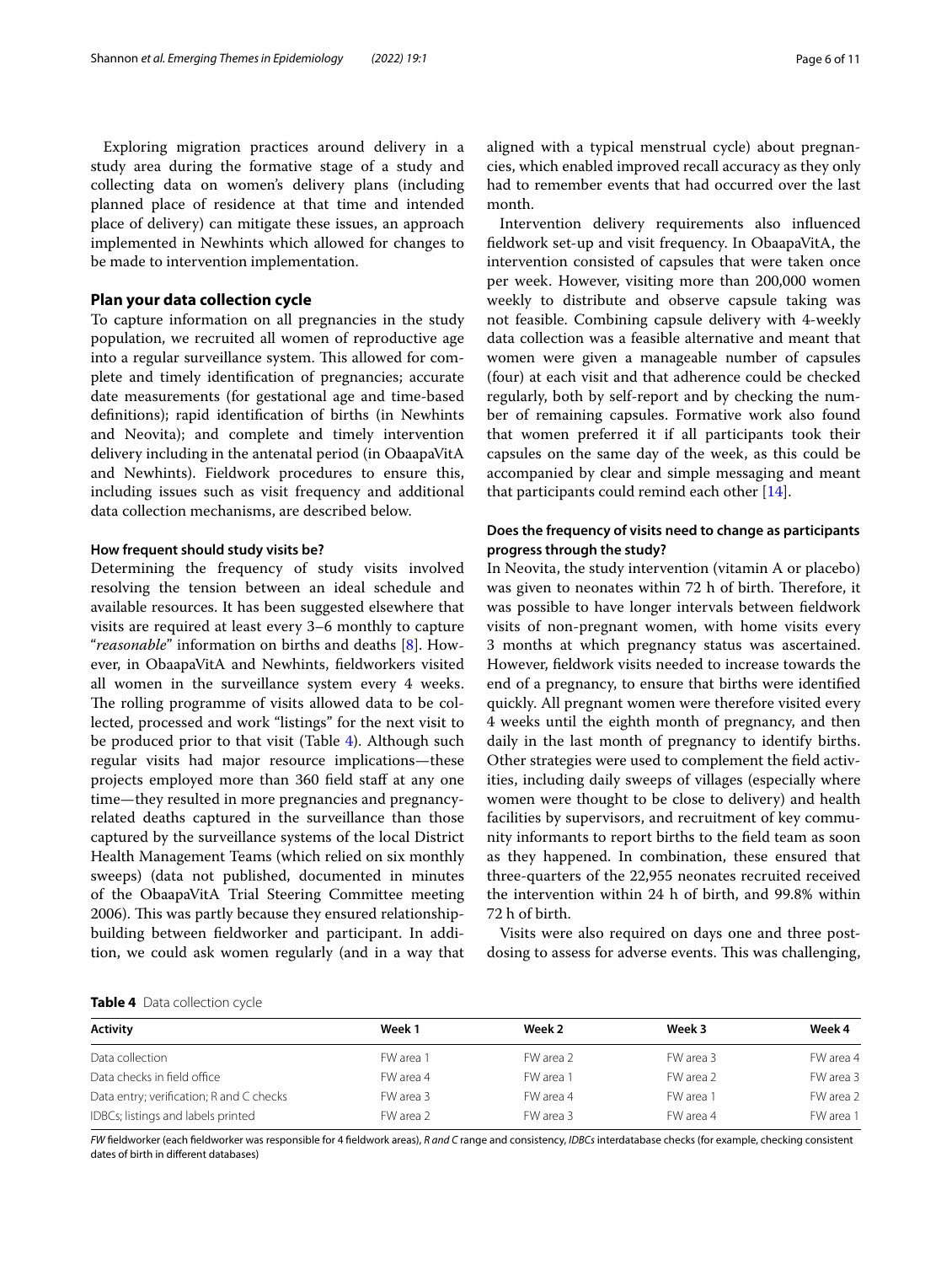because women could be discharged home from hospital during this period. The work could not be planned using electronic listings because the field offices did not have adequate computing equipment or access to the internet. Instead, a system of paper-based "dosed infants" listings were prepared by the dosing team every night once the numbers and locations of dosed infants were known. This intensive system ensured that data on adverse events within three days of supplementation were collected for 99.5% of neonates in the trial [\[13\]](#page-10-10).

Early postpartum visits were key to the delivery of the Newhints intervention. These visits were conducted by more than 400 CBSVs in 49 intervention zones employed by DHMTs and managed independently to the surveillance data collection of outcome measures conducted by KHRC field workers. The trial was designed to estimate the effects of the intervention under real-world conditions; although pregnancies and births were identified within the 4-weekly surveillance system, this information was not shared with the CBSVs. They were responsible for this identification as they would be in a routine programme. The coverage of intervention visits achieved by the CBSVs was lower than the coverage intervention delivery achieved by ObaapaVitA or Neovita; 63% of women reported having at least one postpartum visit from a CBSV. Researchers therefore need to be clear whether their work is aiming to understand the efficacy (as in Neovita) or effectiveness (as in Newhints) of an intervention when planning the methods of delivery and intensity of implementation and fieldwork required. Note that it is always important to have outcome data collected by fieldworkers either ignorant to trial arm as in a placebo-controlled trial such as ObaapaVitA or Neovita, or independent of those delivering the intervention such as in Newhints.

#### **Do you need other methods of data collection to improve detection rates in between visits?**

Where there are insufficient resources for frequent surveillance, researchers will need to consider augmenting data collection using other methods, which can include mobile phone interviews, key community informants or outcome identification in health facilities. All of these were used in Neovita, contributing to very high (98.9%) data completeness for the primary outcome (infant mortality at six-months' age). These methods work well for outcomes such as births or deaths, but are less useful for outcomes prone to recall or other biases such as data on healthcare utilization, or for collecting sensitive information such as data on pregnancy loss.

#### **Do you need to recruit the mothers before they give birth?**

Intervention delivery requirements also determine whether women need to be enrolled before the pregnancy outcome, or whether they and their infants can be recruited after birth. For example, recruitment at birth worked in Neovita. In fact, combining both pregnancy surveillance and 'active' birth ascertainment was essential to reduce the selection bias that would be introduced by only recruiting infants born in facilities or the infants who were easiest to reach quickly after birth. For all three trials, we also know that fewer infant outcomes would have been captured using a post-birth only surveillance model because of the migration of women for delivery described above. Community surveillance of, and relationship-building with, pregnant women also had important implications for ascertainment of perinatal outcomes (for example, allow careful interviewing about whether the baby that cried moved or breathed for a short time after birth to distinguish between stillbirths and early neonatal deaths), permitting accurate ascertainment of both numerator and denominator information. Lastly, some interventions may require preconception visits, which can only be achieved if all women of reproductive age are recruited into surveillance and may require additional questions within the surveillance about pregnancy intentions.

#### **When will study visits end?**

Maternal and infant outcomes have time-based definitions [[5\]](#page-10-3). There must be at least one planned visit after the end of these time periods to minimise loss to followup. This is easier with ongoing surveillance, but we also continued some data collection activities after surveillance ended to ensure satisfactory data completeness. For example, follow-up of infants in Newhints was completed in December 2009, but verbal autopsy (VA) data collection continued for a further 12 months with a reduced workforce. This also happened in Neovita, along with multiple targeted visits to obtain infant status information. Staffing plans need to include provision for these essential 'mop-up' activities, with consideration given to staff numbers and grades. In both Newhints and Neovita, these final follow-up visits became the responsibility of supervisors who had motorbikes (and could travel longer distances) and were familiar with the study area.

#### **Enhance routine surveillance with additional data collection methods**

Regular household visits by fieldworkers may not be enough to ensure complete and/or accurate information on pregnancies and their outcomes. We used several additional data sources to augment the data collection. Senior supervisors were stationed on the maternity wards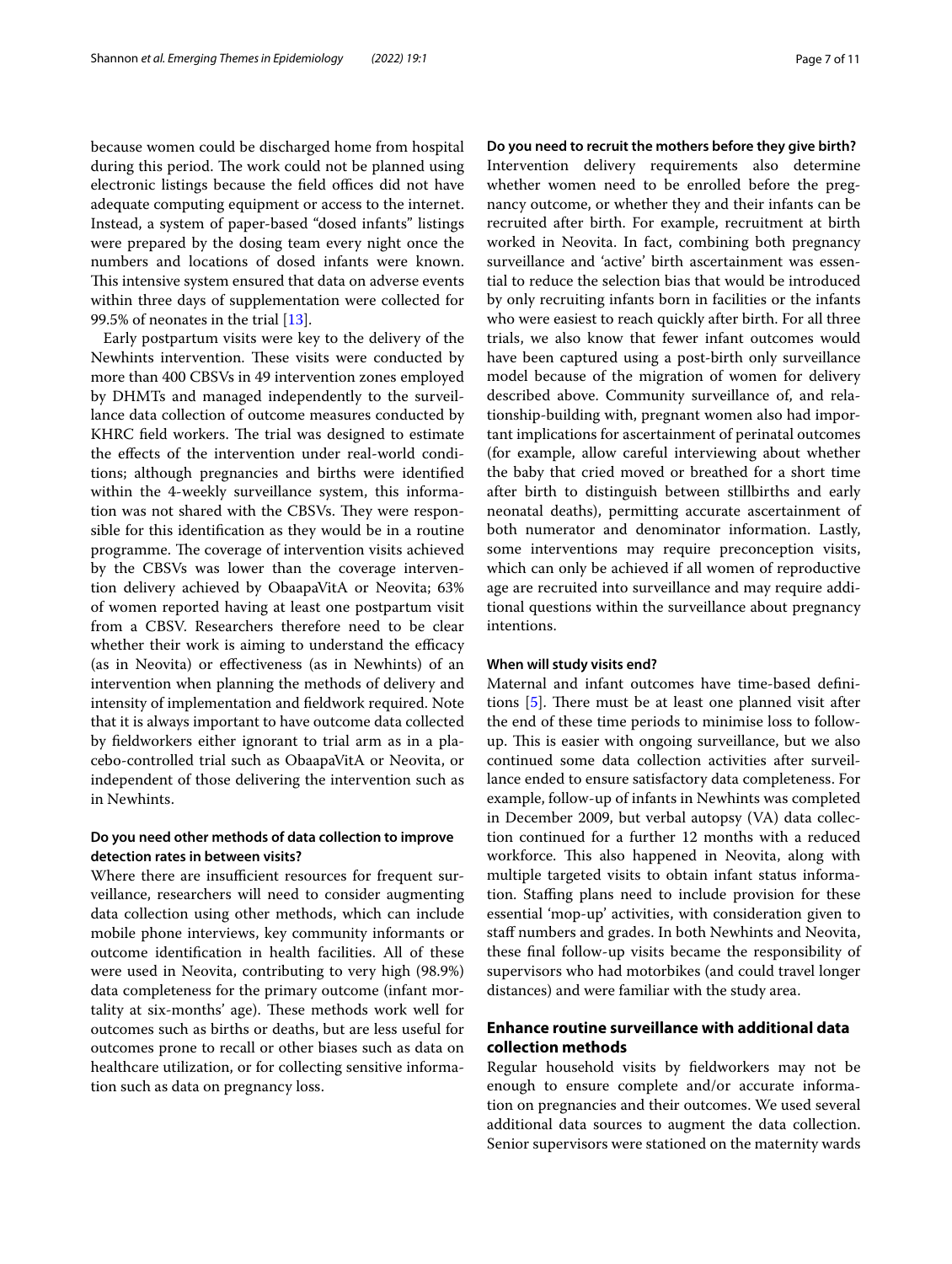of the four local district general hospitals in ObaapaVitA and Neovita. There was no civil registration and vital statistics system in the study area at the time for data linkage. Therefore, VAs were conducted in each study to obtain cause of death information.

#### **Can you use data from multiple sources to identify pregnancies and outcomes, and for triangulation?**

Both the hospital data collection and VAs allowed for the identification of pregnancies and deaths not reported elsewhere, especially early pregnancies (of particular importance in ObaapaVitA). Completeness of birth capture was significantly enhanced by supervisors in Neovita visiting health facilities daily.

Combining information from different sources was also important for triangulation. Dates of birth and deaths could be checked (for example, to confirm whether deaths fulfilled the time-based definitions as required for outcome classification), as well as other important information for outcome definition (for example, whether the baby cried or moved at birth to distinguish between stillbirths and early neonatal deaths). Information on maternal and neonatal morbidity (which are known to be poorly recalled and recognized by women, [\[22](#page-11-7), [23\]](#page-11-8)) were also confirmed using these sources.

In addition, the diagnostic accuracy of a VA tool for ascertaining causes of stillbirths and neonatal deaths was assessed by comparing the coded information from the VAs with hospital cause of deaths information for a year's worth of data in ObaapaVitA trial [[24\]](#page-11-9). Overall, the diagnostic accuracy of the VAs was higher than expected for neonatal deaths, with sensitivity > 60% for all major causes and specificity of 76% for birth asphyxia and > 85% for prematurity and infection. The VA performed poorly for stillbirth diagnoses such as congenital abnormalities and maternal haemorrhage.

Triangulation of data from different sources therefore allowed for improved data quality, but was also challenging, in terms of the resources needed to recruit more senior staff, provide additional training, ensure close and regular supervision of field staff, and data management requirements.

#### **Have you developed a strategy for dealing with inconsistencies between different sources?**

We pre-specified data cleaning plans for investigating and resolving inconsistencies between the different data sources. In ObaapaVitA, the aim was to maximise the detection of pregnancies and pregnancy-related deaths in recruited women. Our plan therefore allowed for the inclusion of pregnancies identified by the additional data collection sources but equally, if we knew from the community surveillance that a woman was pregnant or had

recently delivered when she died, this information was given more weight than a VA report that had failed to identify the pregnancy.

Care and sensitivity were required when incorporating these data into study databases. For example, we often knew from the hospital data that a study woman had been admitted early in pregnancy, before the pregnancy had been reported to their fieldworker. It was important to capture these pregnancies and any associated outcomes. However, the hospital data was not used to update the study databases from which the fieldwork listings was generated, because the pregnancy may have ended during the admission or because the woman may not have told other household members about the pregnancy.

#### **Is there a need for objective confirmation of data?**

Some studies require formal confirmation of data reported by women. For example, intervention delivery might not start until the woman has a positive pregnancy test (as has been done in some trials of antenatal micronutrient supplements, for example, [\[25](#page-11-10), [26\]](#page-11-11)). Outcomes may also need additional confirmation, such as the need for blood pressure and urine protein measurements for the confirmation of hypertensive diseases in pregnancy [[27\]](#page-11-12). If required, these methods are resources-intensive and careful planning is required to determine how samples can be taken and accurate measurements can be ensured.

#### **Design a field and data management system that is adaptable in real‑time**

Data collection and management systems for clinical trials need to be capable of processing large amounts of data efficiently. They also need to be adaptable, both to changes in the status of study participants and changes in study protocols [\[28](#page-11-13)]. In our trials, changes to participant status in the databases (such as pregnancy, delivery or migration) were integrated within the four-week data collection and processing cycle as described below.

#### **Which events should trigger changes in data collection or intervention procedures?**

In the surveillance system, most of the women were not pregnant for the majority of the surveillance period. However, when a woman reported a pregnancy, we needed to ask them different questions (as happened in ObaapaVitA), change how often they were visited (as happened in Neovita), or introduce new elements to the fieldwork (for example, delivering the intervention in Neovita). All three trials used work listings that were updated automatically every week after data entry, with any necessary changes activated before the next visit was due (Table [4](#page-6-0)). This ensured that surveillance fieldworkers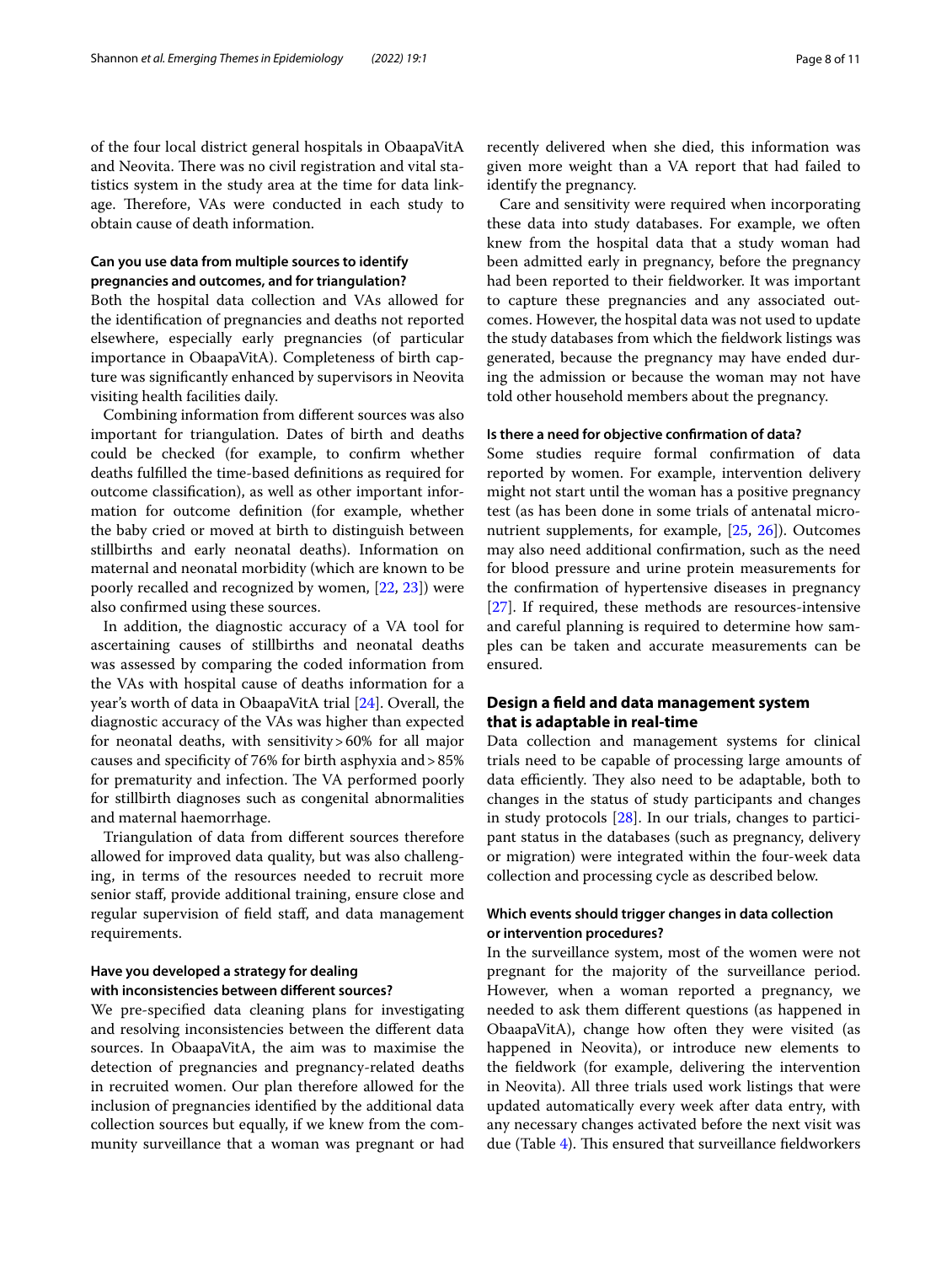had the correct forms at the next visit for women who had disclosed a pregnancy or whose pregnancies had ended, and this information was incorporated into the work schedule of the appropriate staff member. We also included additional rules within the production of these listings, including that no request for a VA appeared before the end of the standard 6-week/40-day mourning period.

#### **Have you developed a mechanism for reporting and dealing with data errors, in real‑time if necessary?**

Although field errors were kept to a minimum through close supervision and intensive field checks, extensive data cleaning efforts were required due to the overall volume of field visits. Flexible and automated mechanisms to ensure continuous feedback from the field to the data processing centre, and vice versa, were essential to ensure that errors and inconsistencies were corrected in realtime if possible. For example, errors were occasionally made in recording infant identification numbers which resulted in the baby being linked to the wrong mother in the database and therefore a fieldworker being asked to complete the wrong forms. Fieldworkers submitted errors and solutions required weekly to the data processing centre via formal "problem forms", allowing for immediate correction. This was important to ensure that encounters that may be distressing to study participants were prevented. For example, two women in the same household may have given birth around the same time. If one child died but identification numbers of the babies were mixed-up, it was essential that this was resolved quickly so that the grieving mother was not repeatedly asked for details about her baby. A similar situation could arise with twins or triplets where only one infant survived the pregnancy. Fieldworkers were trained to deal with these issues with sensitivity, but a well-functioning data management system was also essential to ensure that these problems did not re-occur.

We also encountered other unexpected errors, including pregnancies lasting 10 months or more in duration and two pregnancies in the same woman that were too close together. Checks were therefore developed whilst data collection was ongoing to flag these issues. The best solution for these was that they were investigated and resolved by senior field staff, but strategies were also developed to check and clean any remaining errors at the analysis stage. For example, we identified several instances of women reporting an early pregnancy loss and then would give birth to a healthy live born infant of a reasonable birth weight 6 months or so later (suggesting that they were not significantly premature). In these instances, we assumed that there was no early pregnancy loss (therefore removing this outcome from the denominator). It was harder to resolve the issues with the pregnancies that were excessively long. In some instances, women delivered healthy infants at the end of these pregnancies. We assume that some therefore experienced early pregnancy losses followed quickly by another pregnancy, but it was rare that we could corroborate this (even within these intensive surveillance systems). Nevertheless, it was important to understand these potential errors so that any inconsistencies between the study data and other data sources could be interpreted and contextualised.

#### **Discussion**

In this paper, we have summarised advice for researchers designing and implementing field studies of maternal and infant outcomes under four key headings: understanding your population; planning data collection cycles; enhancing routine surveillance with additional data collection methods; and designing data collection and management systems that are adaptable in real-time.

There are some limitations to the generalisability of the advice. These were all intervention studies, and many of the lessons learnt arose from understanding the interrelationship between field procedures for data collection and intervention delivery. However, many of the principles discussed are useful for planning observational studies which also require high-quality data collection and management via complex and complete community-based surveillance systems. Data collection was paper-based, with relational databases updated weekly to ensure that the mothers and infants were visited at the right time and appropriate actions were taken during the visits. Electronic data collection is now increasingly common. However, there are still valuable lessons to be learnt from reflecting on the field set-up in these trials because—whilst some of the issues are resolved by electronic data capture—others are not or may be exaggerated. For example, with paper forms, it was straightforward to compare reported births with registers of pregnancies that had been collated in the field office and therefore investigate and correct errors (especially in the identification number on the new birth form, which had to be completed by hand). These errors may not be picked up until the next set of visits when data are inputted directly into an electronic data capture system.

Both the policy and research environments have changed since these studies were conducted. Many important research questions in maternal and child health remain unanswered but obtaining funding for such intensive studies (which are expensive to set-up and manage) remains challenging. Routinely-collected data is becoming more available in low-resource settings, including improved vital registration systems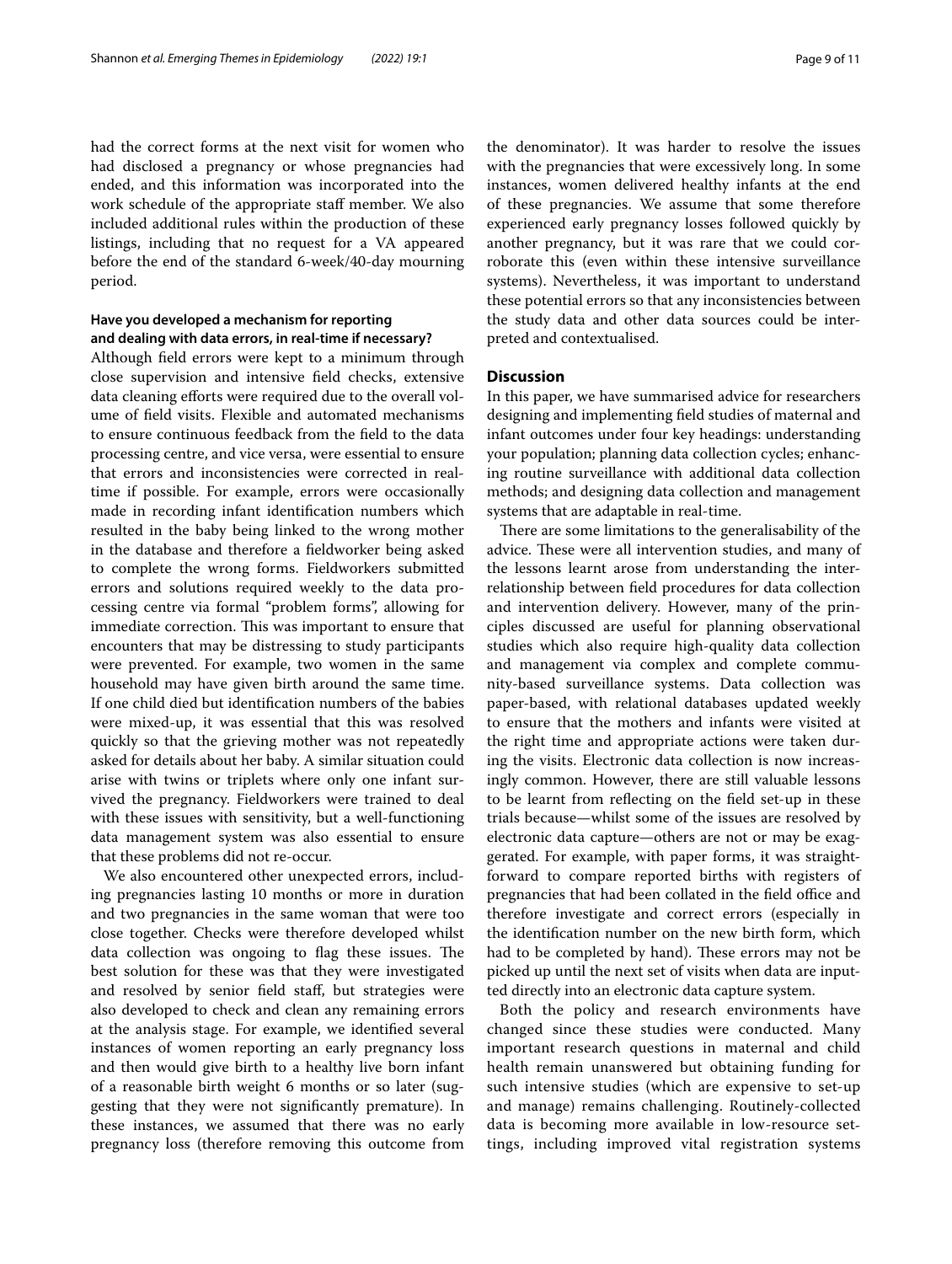[[29](#page-11-14)], health management information systems within facilities, and community health information systems that organise information on individuals and families [[4](#page-10-2)]. There are also more established demographic surveillance systems [[30\]](#page-11-15) and household survey programmes [\[31](#page-11-16)] within which studies can be embedded. Examples of studies that have successfully linked demographic and clinical surveillance systems are increasing [[32](#page-11-17)]. These data sources increase the feasibility of large research studies by providing contextual information, data on population parameters required for study design, and an existing infrastructure which may reduce study costs. Collaboration is mutually beneficial because investment and support for capacity development from research can also help to evaluate and improve the quality and sustainability of these routine monitoring systems.

High-quality population-based research studies in low resource communities are essential to ensure continued improvement and a reduction in inequalities in maternal and infant outcomes. We hope that the lessons learnt described in this paper helps investigators to build and develop on our experiences when planning and implementing their studies.

#### **Abbreviations**

CBSV: Community-based surveillance volunteers; DHMT: District Health Management Team; KHRC: Kintampo Health Research Centre; LSHTM: London School of Hygiene and Tropical Medicine; VA: Verbal autopsy.

#### **Acknowledgements**

We acknowledge the support of the chiefs, elders, and opinion leaders in the study area, the substantial contribution of all families who participated in the trials, and the hard work of the dedicated field and data processing staff at KHRC. Finally we thank the LSHTM Centre for Evaluation for funding the writing workshop at which this paper was developed.

#### **Authors' contributions**

All authors contributed to initial discussions on the content and structure of the paper. CS and LH wrote the first draft of the paper. All authors contributed to editing the first and subsequent drafts. All authors have read and approved the final manuscript.

#### **Funding**

This study was supported in part by a Paper Writing Grant to Dr Seyi Soremekun and Professor Betty Kirkwood from the Centre for Evaluation at the London School of Hygiene and Tropical Medicine, and by Bill and Melinda Gates Foundation grants OPPGH5297 and OPP1138582 through the World Health Organisation. The funders had no role in the conceptualisation, writing or findings of this paper.

#### **Availability of data and materials**

Not applicable.

#### **Declarations**

**Ethics approval and consent to participate** Not applicable.

**Consent for publication** Not applicable.

#### **Competing interests**

The authors declare that they have no conflicts of interest.

#### **Author details**

<sup>1</sup> Impact and Innovation Team, CARE USA, 115 Broadway, 5th Floor, New York, NY 10006, USA. <sup>2</sup> Centre for Trials Research, College of Biomedical and Life Sciences, Cardiff University, Neuadd Meirionnydd, Heath Park, Cardiff CF14 4YS, UK.<sup>3</sup> Maternal and Child Health Intervention Research Group, Faculty of Epidemiology and Population Health, London School of Hygiene and Tropical Medicine, Keppel Street, London WC1E 7HT, UK. <sup>4</sup> Department of Women and Children's Health, Kings College London, Strand, London WC2R 2LS, UK. 5 School of Public Health, Kwame Nkrumah University of Science and Technology, Kumasi, Ghana. <sup>6</sup>Kintampo Health Research Centre, Ghana Health Service, Kintampo, Bono East and Bono Regions, Ghana. <sup>7</sup> Institute for Global Health, University College London, 30 Guilford Street, London WC1N 1EH, UK. 8 Department of Epidemiology and Disease Control, School of Public Health, College of Health Sciences, University of Ghana, Legon, P.O. Box LG 25, Accra, Ghana. <sup>9</sup> Department of Social and Behavioural Sciences, College of Health Sciences, University of Ghana, Accra, Ghana. <sup>10</sup> Division of Population Medicine, School of Medicine, Cardiff University, Neuadd Meirionnydd, Heath Park, Cardiff CF14 4YS, UK.

# Received: 8 October 2021 Accepted: 3 December 2021

#### **References**

- <span id="page-10-0"></span> 1. Darmstadt G, Kinney M, Chopra M, Cousens S, Kak L, Paul V, et al. Who has been caring for the baby? Lancet. 2014;384(9938):174–88.
- Every Woman Every Child. The global strategy for women's, children's and adolescents' health. New York: Every Woman Every Child; 2015.
- <span id="page-10-1"></span> 3. World Health Organization. Strategies towards ending preventable maternal mortality (EPMM). Geneva: World Health Organization; 2015.
- <span id="page-10-2"></span> 4. Graham W, Woodd S, Byass P, Filippi V, Gon G, Virgo S, et al. Diversity and divergence: the dynamic burden of poor maternal health. Lancet. 2016;388(10056):2164–75.
- <span id="page-10-3"></span> 5. Blencowe H, Calvert C, Lawn J, Cousens S, Campbell O. Measuring maternal, foetal and neonatal mortality: challenges and solutions. Best Pract Res Clin Obstet Gynaecol. 2016;1(36):14–29.
- <span id="page-10-4"></span> 6. Smith PG, Morrow RH, Ross DA. Field trials of health interventions: a toolbox. 3rd ed. Oxford: Oxford University Press; 2015.
- <span id="page-10-5"></span> 7. Smith PG, Morrow RH, Ross DA. Chapter 9: community engagement. In: Smith PG, Morrow RH, Ross DA, editors. Field trials of health interventions: a toolbox. 3rd ed. Oxford: Oxford University Press; 2015. p. 145–58.
- <span id="page-10-6"></span> 8. Smith PG, Morrow RH, Ross DA. Chapter 10: censuses and mapping. In: Smith PG, Morrow RH, Ross DA, editors. Field trials of health interventions: a toolbox. 3rd ed. Oxford: Oxford University Press; 2015. p. 159–82.
- <span id="page-10-7"></span>Smith PG, Morrow RH, Ross DA. Chapter 16: field organization and ensuring data of high quality. In: Smith PG, Morrow RH, Ross DA, editors. Field trials of health interventions: a toolkit. 3rd ed. Oxford: Oxford University Press; 2015. p. 268–84.
- <span id="page-10-8"></span> 10. Smith PG, Morrow RH, Ross DA. Chapter 20: data management. In: Smith PG, Morrow RH, Ross DA, editors. Field trials of health interventions: a toolbox. 3rd ed. Oxford: Oxford University Press; 2015. p. 338–64.
- <span id="page-10-9"></span> 11. Kirkwood B, Hurt L, Amenga-Etego S, Tawiah C, Zandoh C, Danso S, et al. Effect of vitamin A supplementation in women of reproductive age on maternal survival in Ghana (ObaapaVitA): a cluster-randomised, placebocontrolled trial. Lancet. 2010;375(9726):1640–9.
- 12. Kirkwood B, Manu A, ten Asbroek A, Soremekun S, Weobong B, Gyan T, et al. Effect of the Newhints home-visits intervention on neonatal mortality rate and care practices in Ghana: a cluster randomised controlled trial. Lancet. 2013;381(9884):2184–92.
- <span id="page-10-10"></span> 13. Edmond K, Newton S, Shannon C, O'Leary M, Hurt L, Thomas G, et al. Effect of early neonatal vitamin A supplementation on mortality during infancy in Ghana (Neovita): a randomised, double-blind, placebo-controlled trial. Lancet. 2015;385(9975):1315–23.
- <span id="page-10-11"></span> 14. Hill Z, Kirkwood B, Kendall C, Adjei E, Arthur P, Agyemang C. Factors that affect the adoption and maintenance of weekly vitamin A supplementation among women in Ghana. Public Health Nutr. 2007;10(8):827–33.